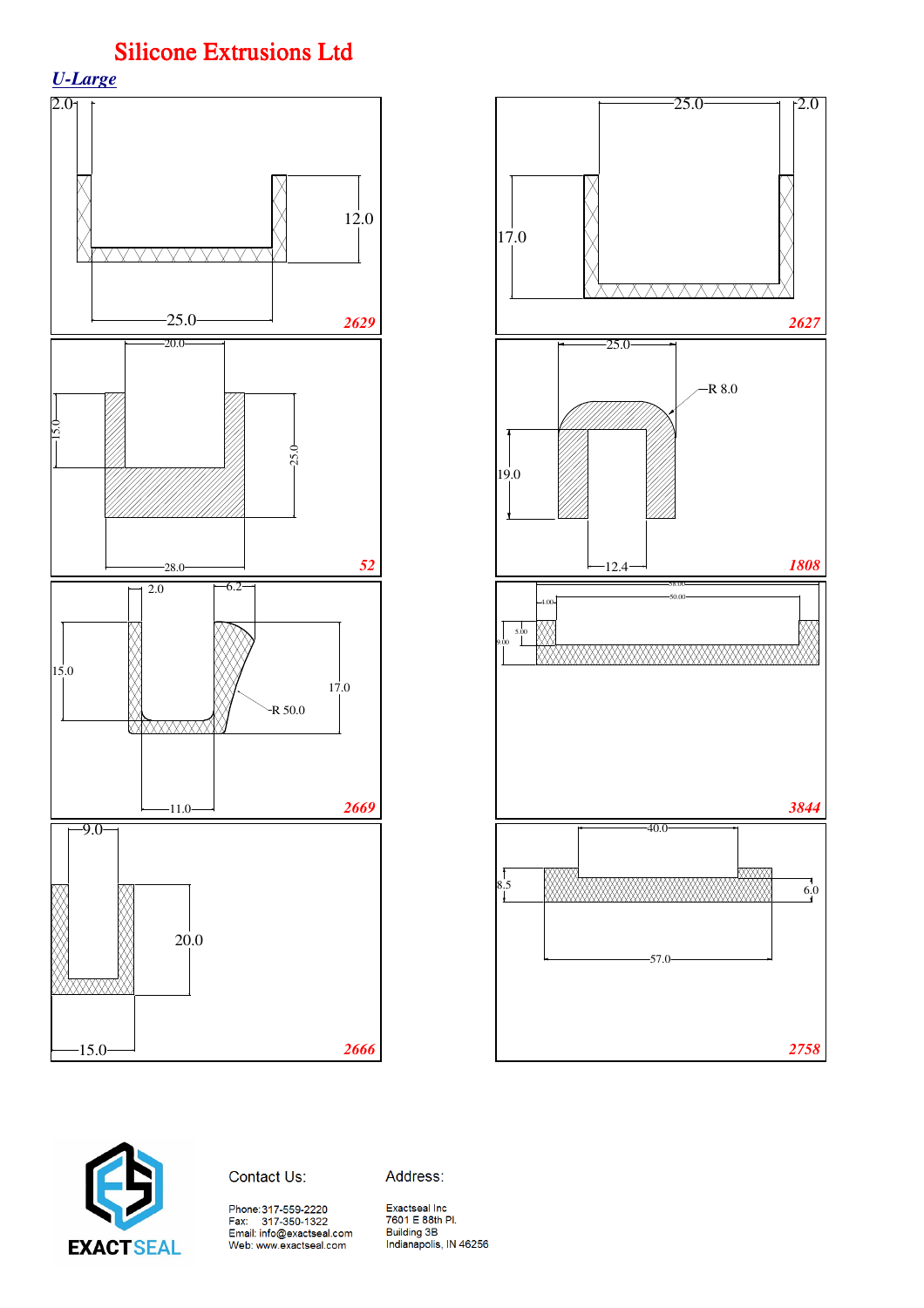







Address: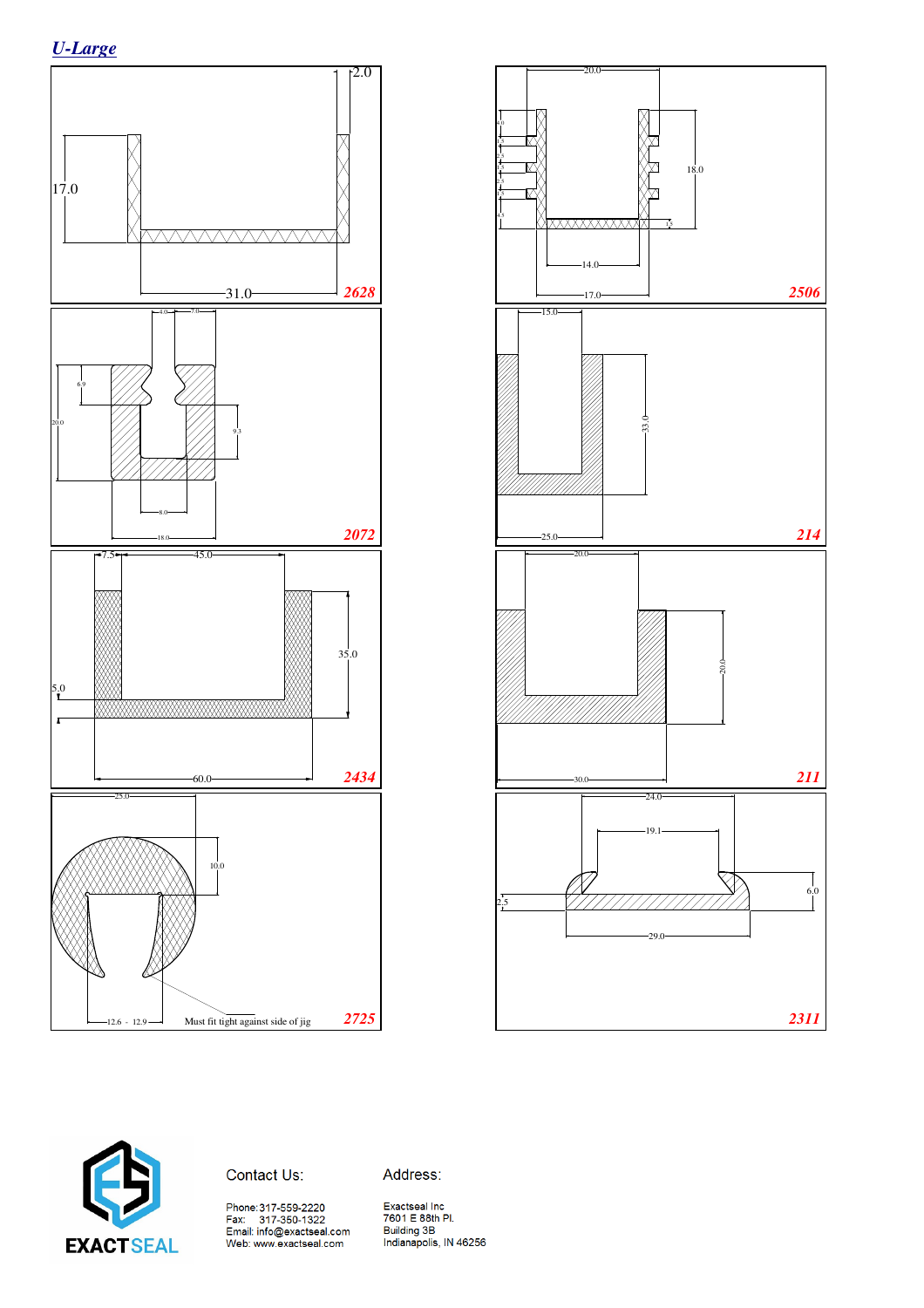





Contact Us:

Address:

Phone:317-559-2220<br>Fax: 317-350-1322<br>Email: info@exactseal.com<br>Web: www.exactseal.com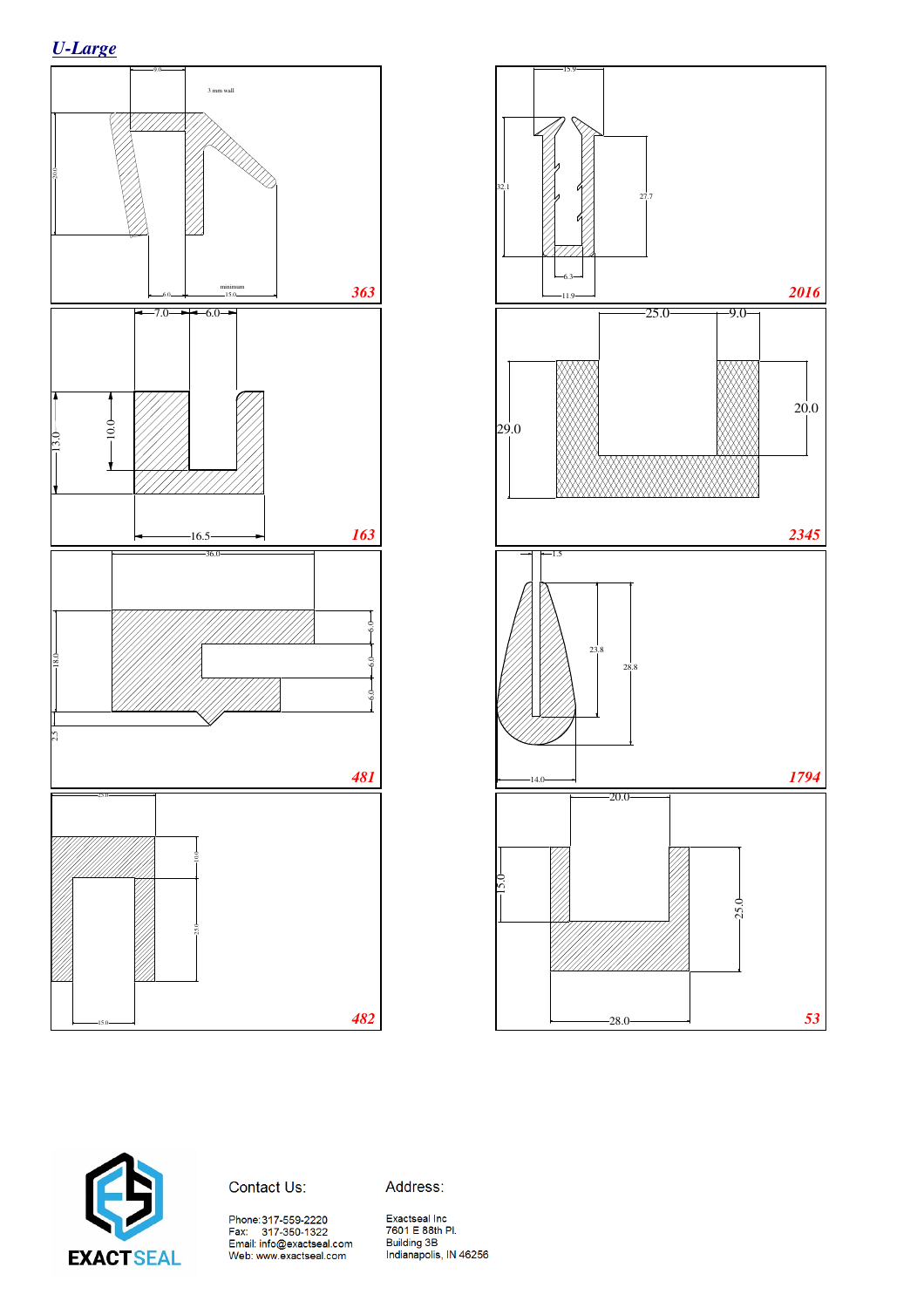





Contact Us:

Address:

Phone:317-559-2220<br>Fax: 317-350-1322<br>Email: info@exactseal.com<br>Web: www.exactseal.com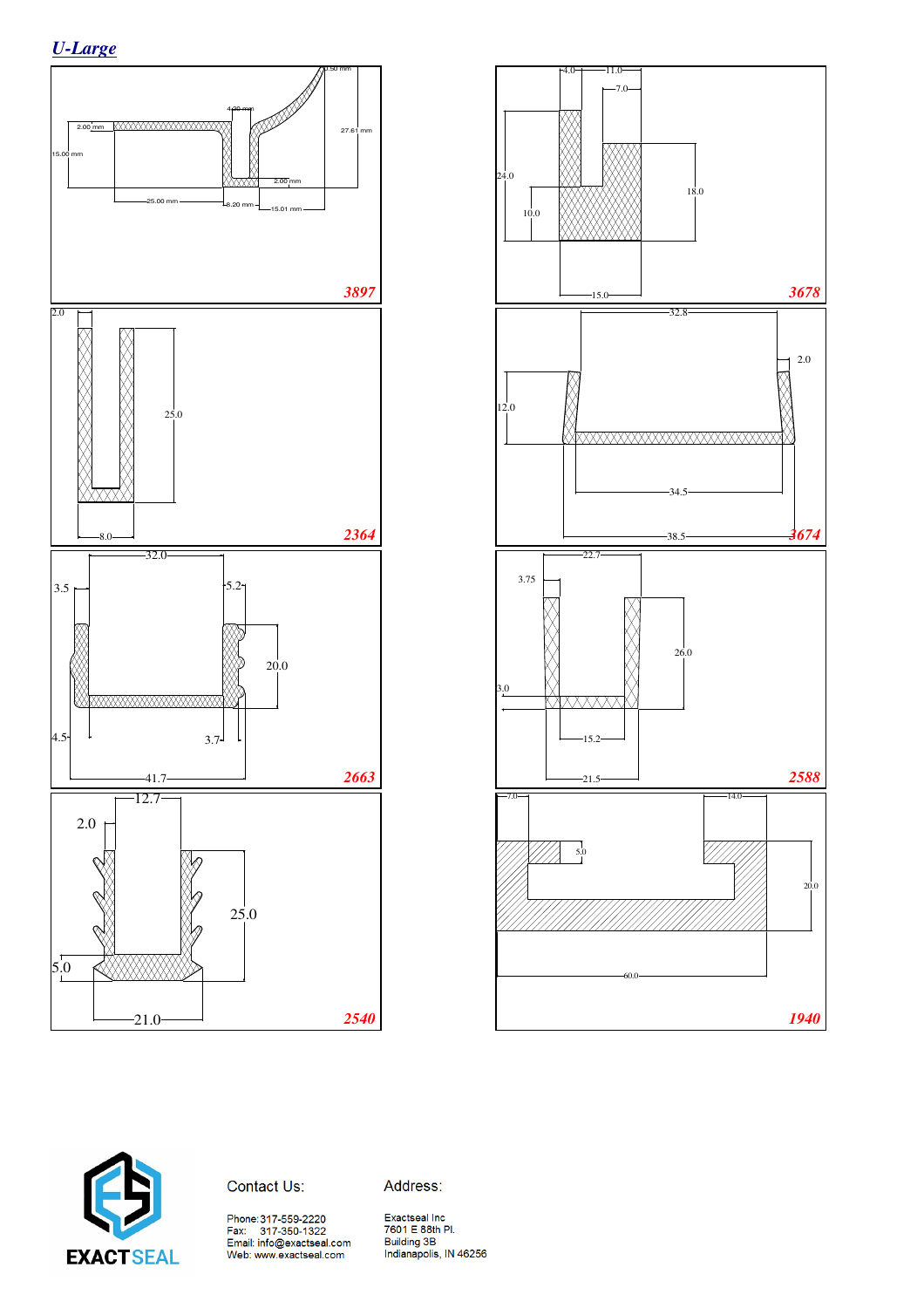





Contact Us:

Address:

Phone:317-559-2220<br>Fax: 317-350-1322<br>Email: info@exactseal.com<br>Web: www.exactseal.com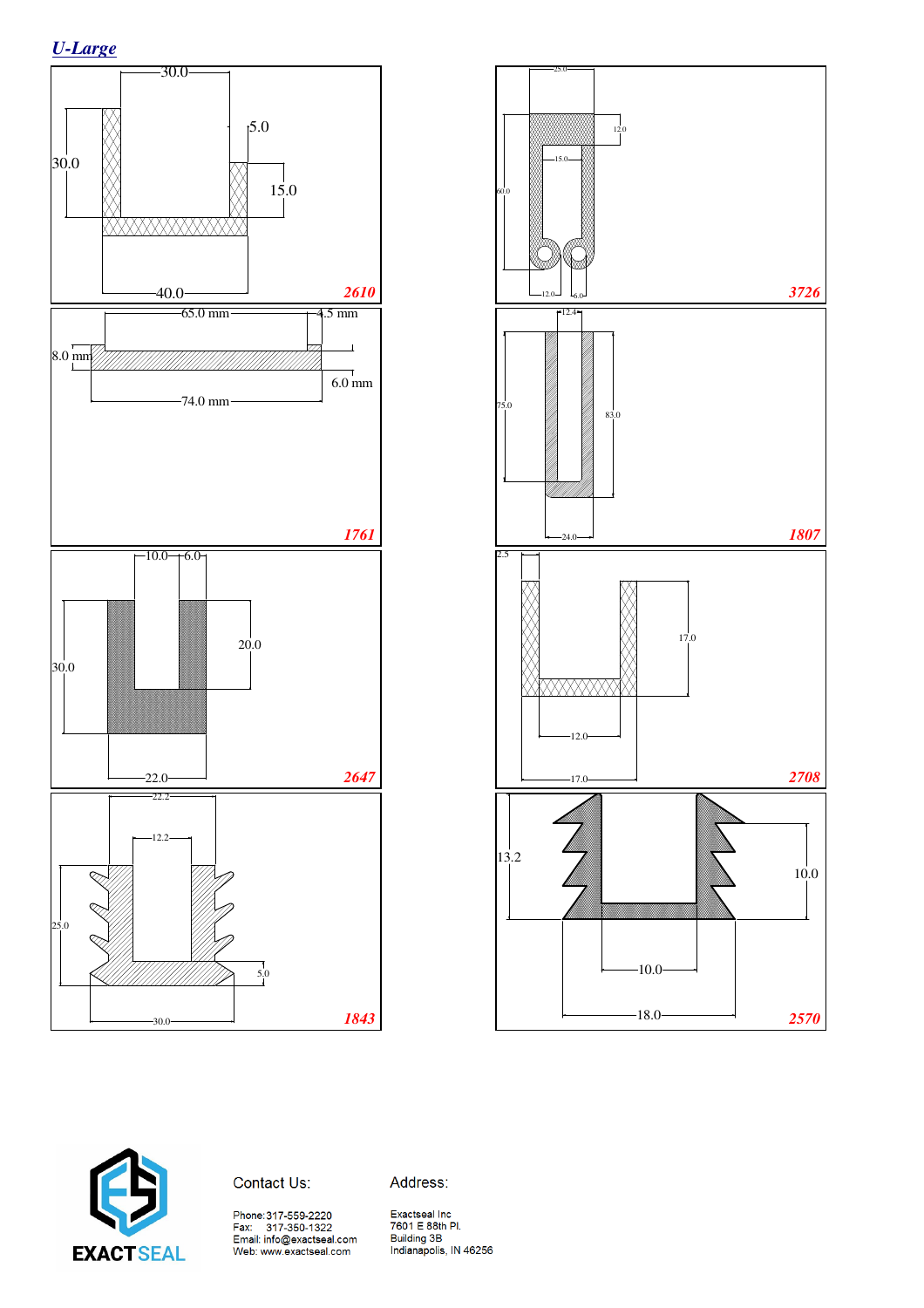





Contact Us:

Address: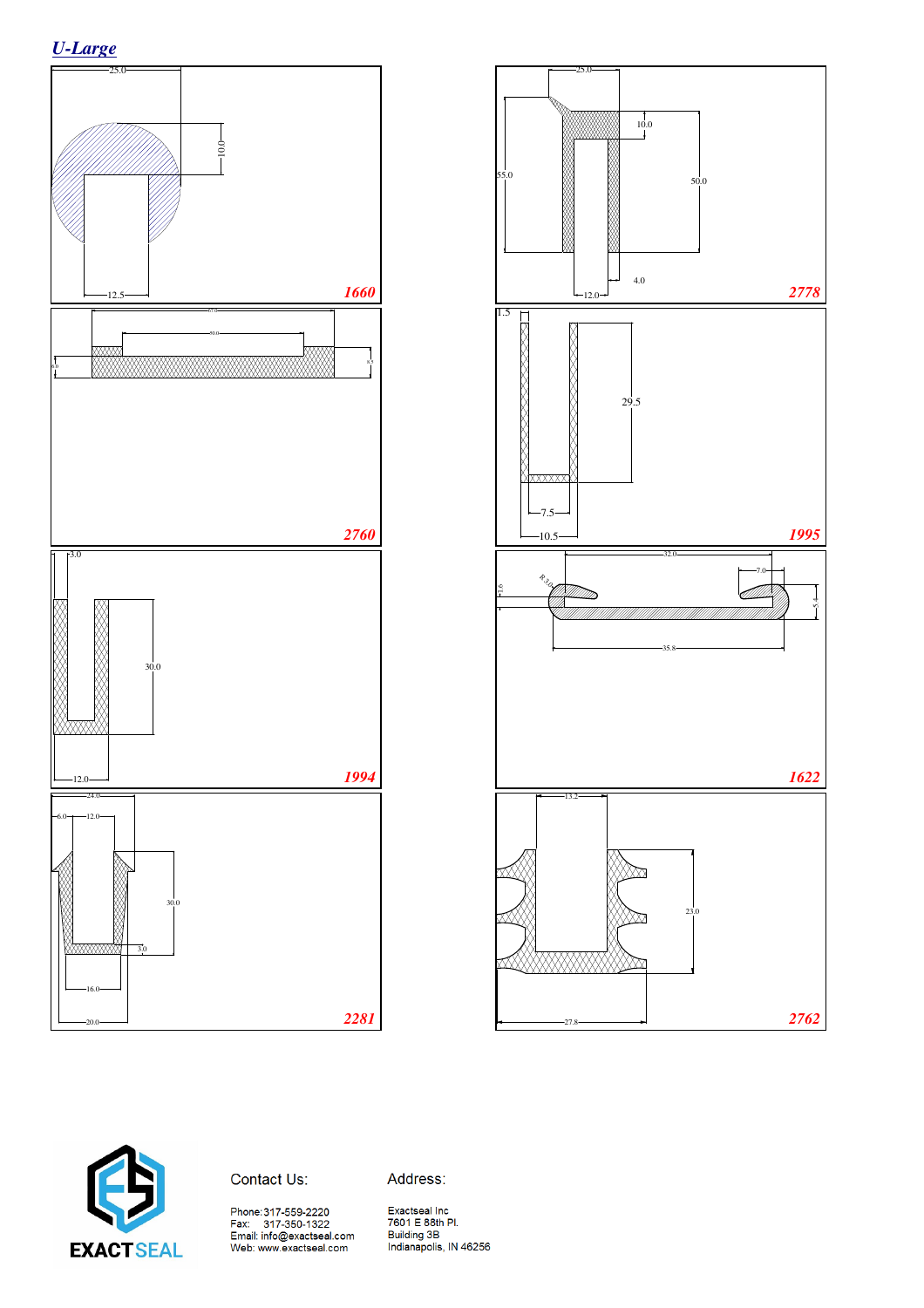





#### Contact Us:

Address: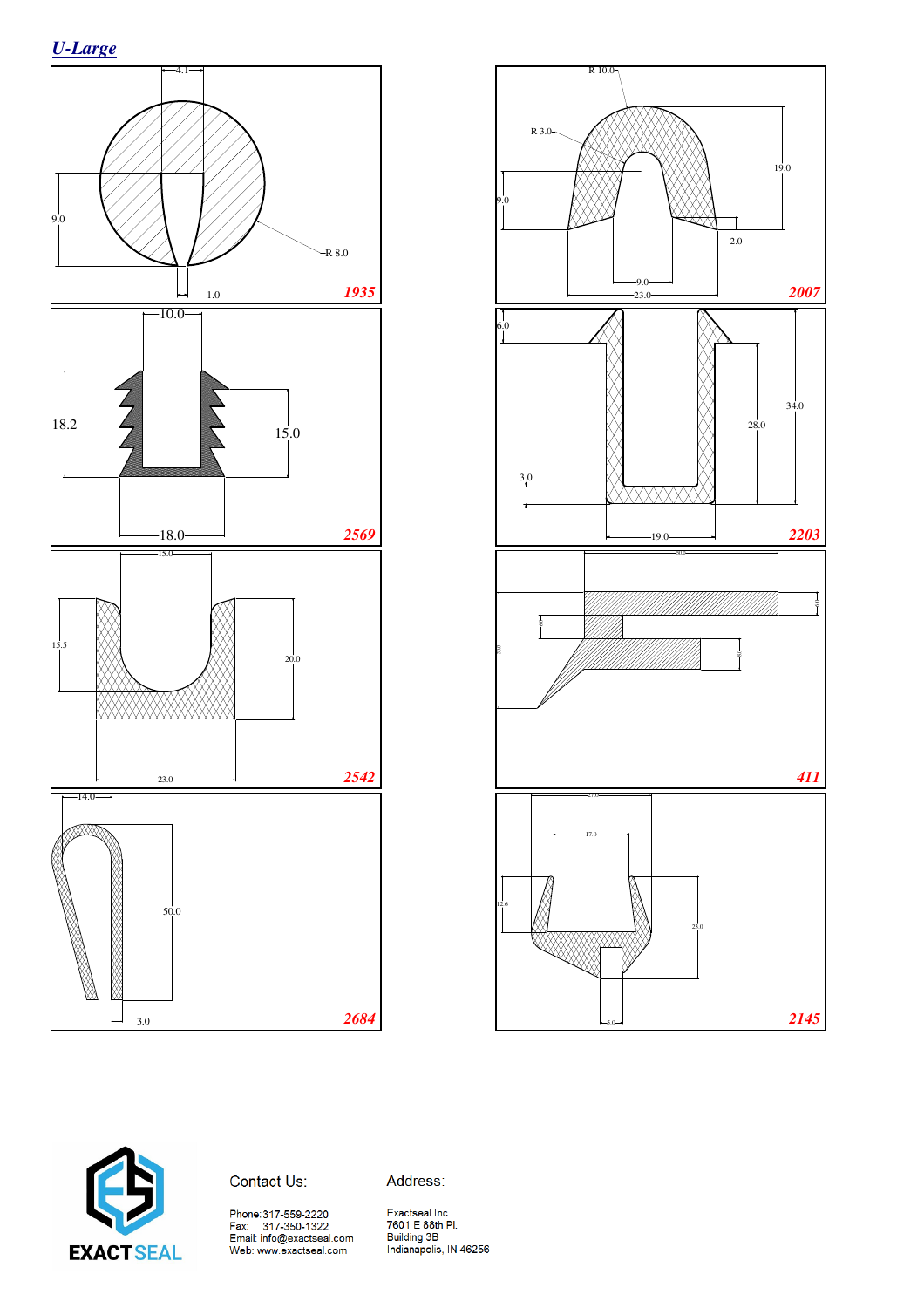





Contact Us:

Address: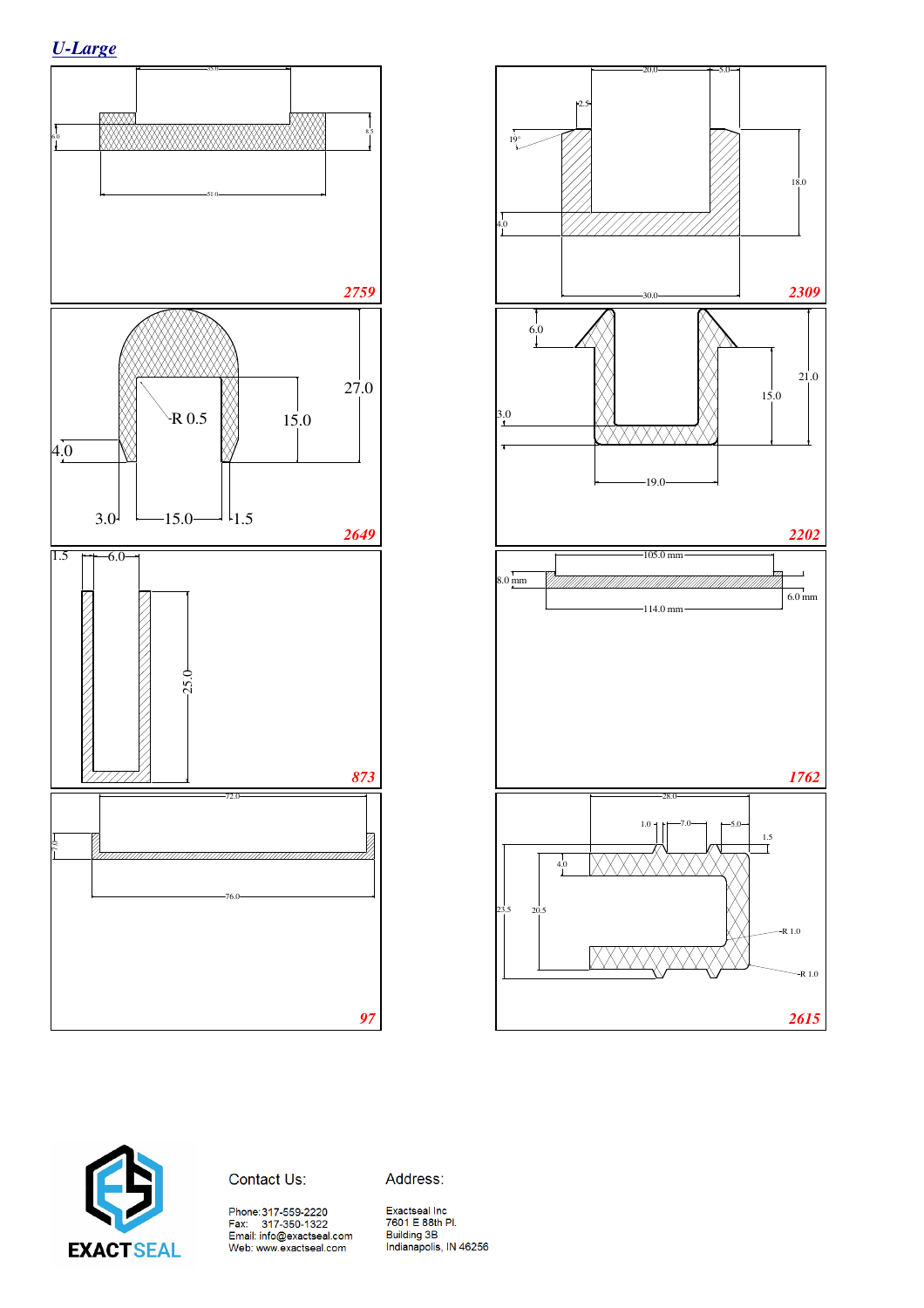





Contact Us:

Address:

Phone:317-559-2220<br>Fax: 317-350-1322<br>Email: info@exactseal.com<br>Web: www.exactseal.com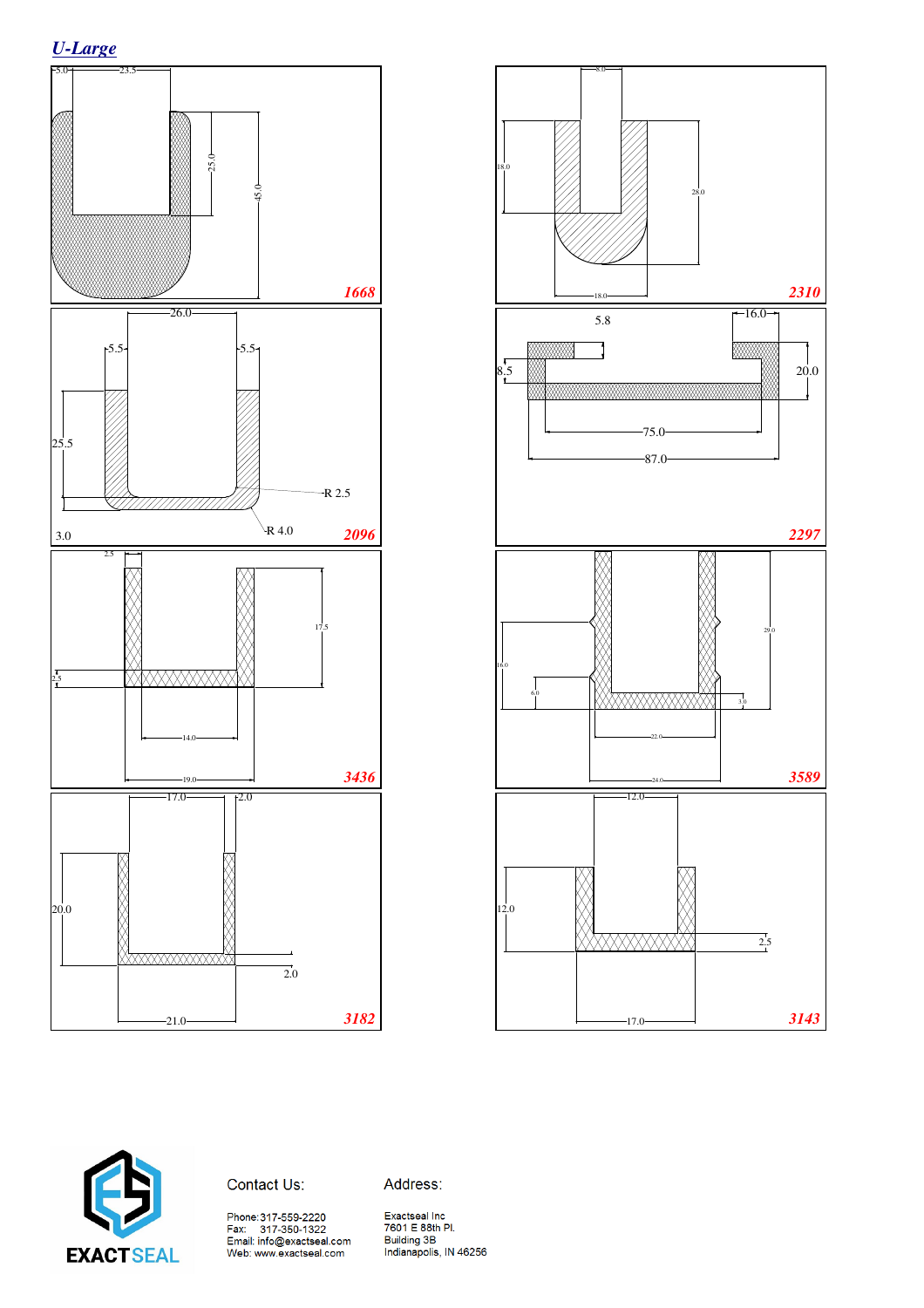*U-Large*







Address:

Phone:317-559-2220<br>Fax: 317-350-1322<br>Email: info@exactseal.com<br>Web: www.exactseal.com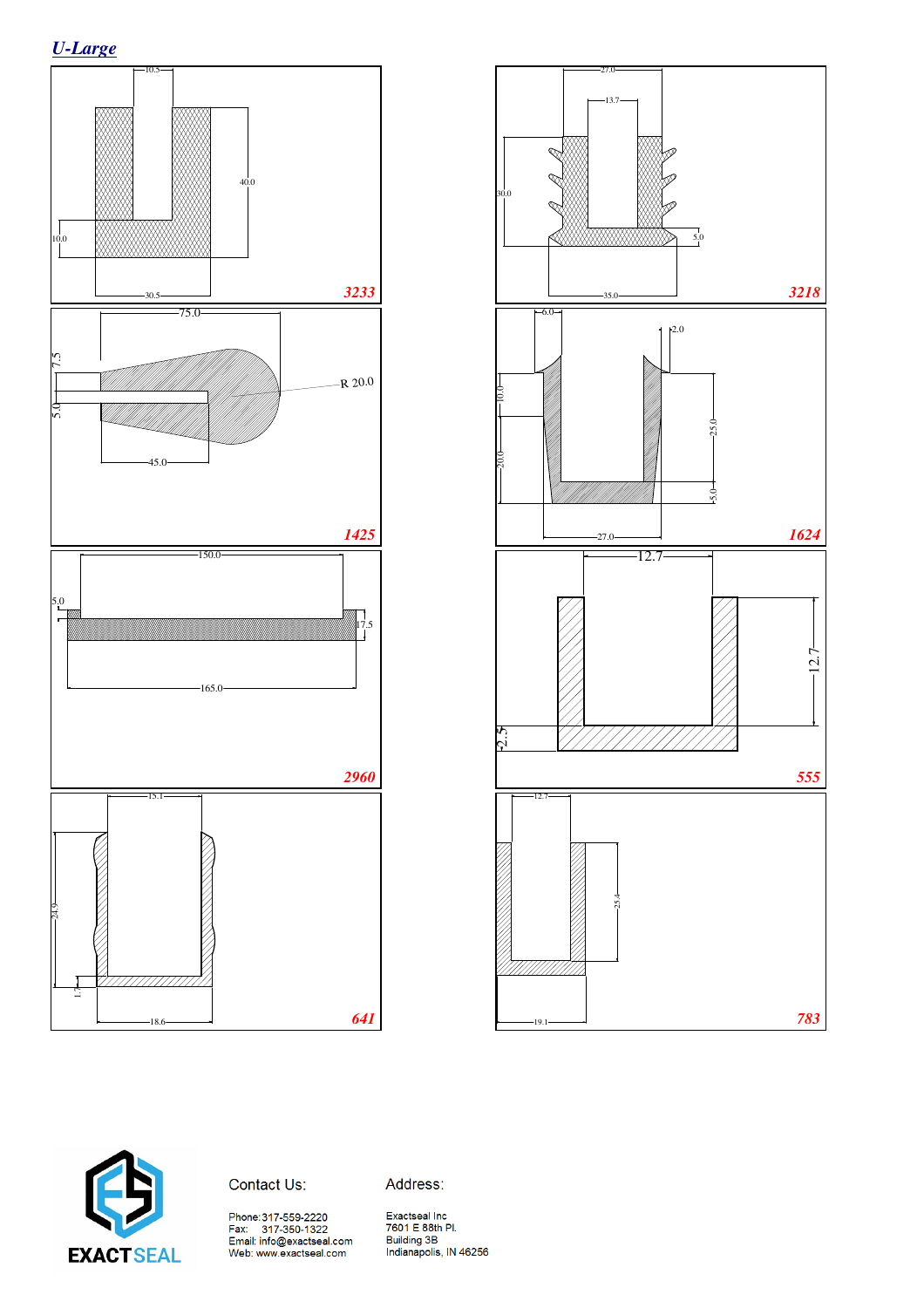





Contact Us:

Address: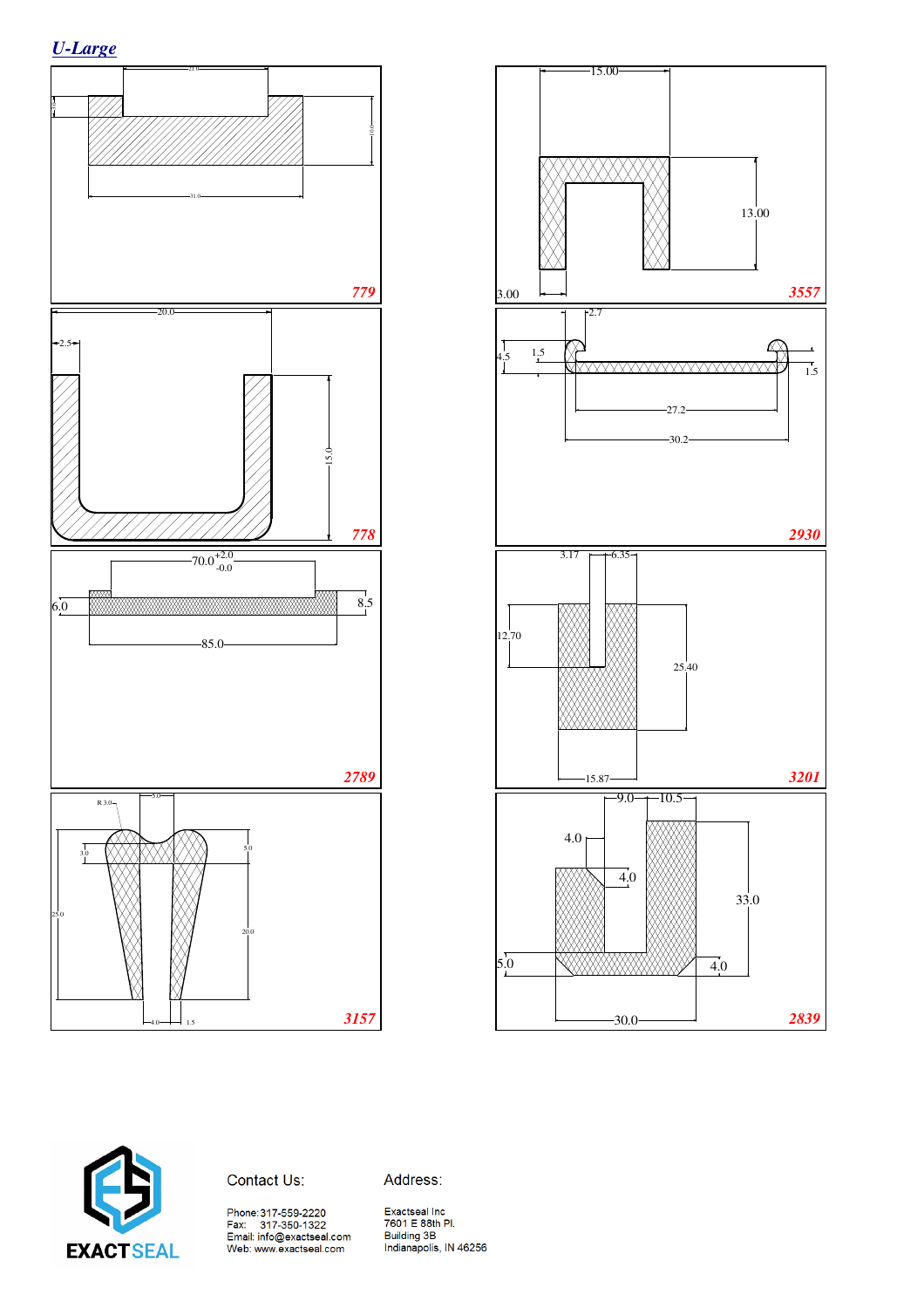







Address:

Phone:317-559-2220<br>Fax: 317-350-1322<br>Email: info@exactseal.com<br>Web: www.exactseal.com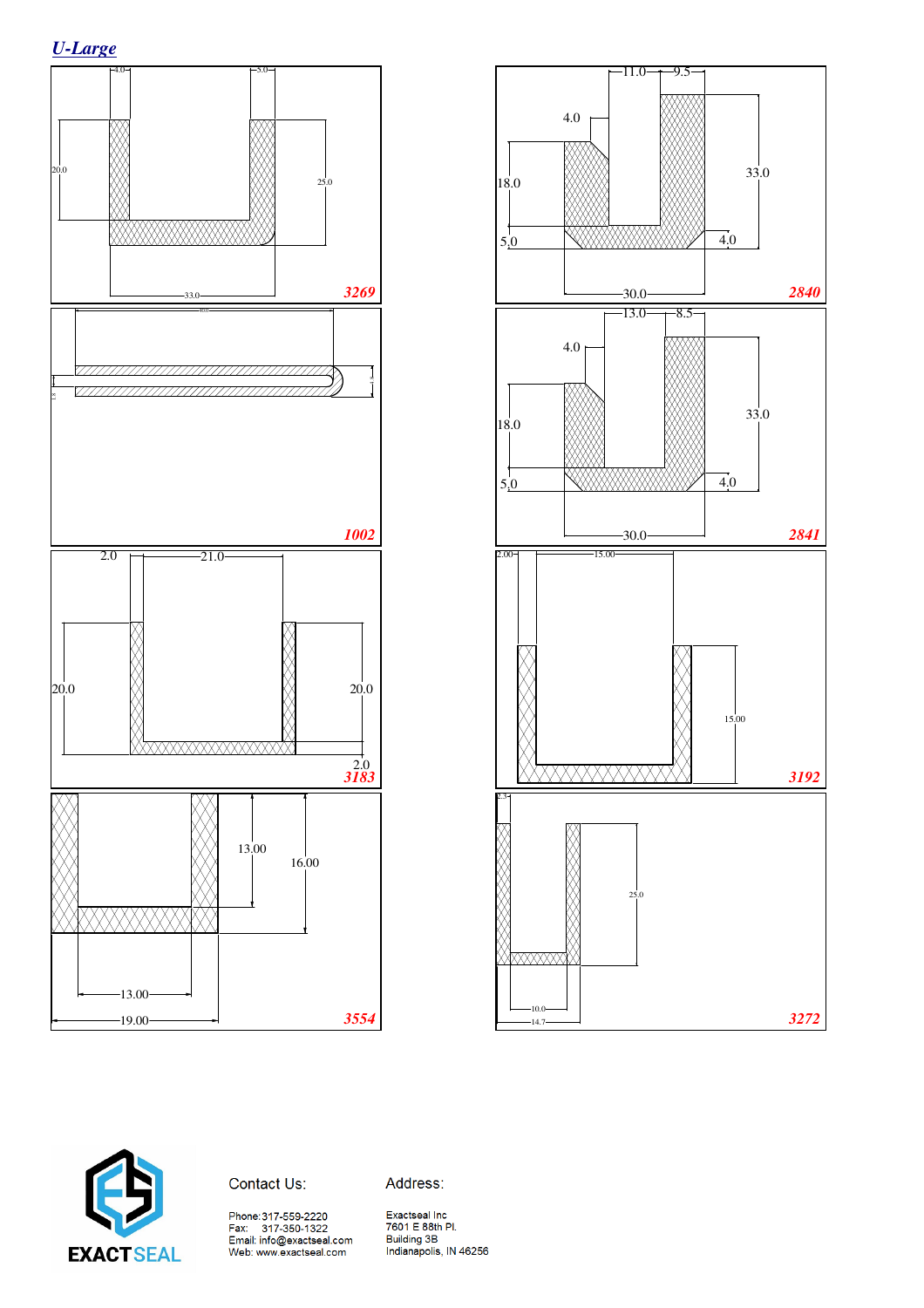





#### Contact Us:

Address: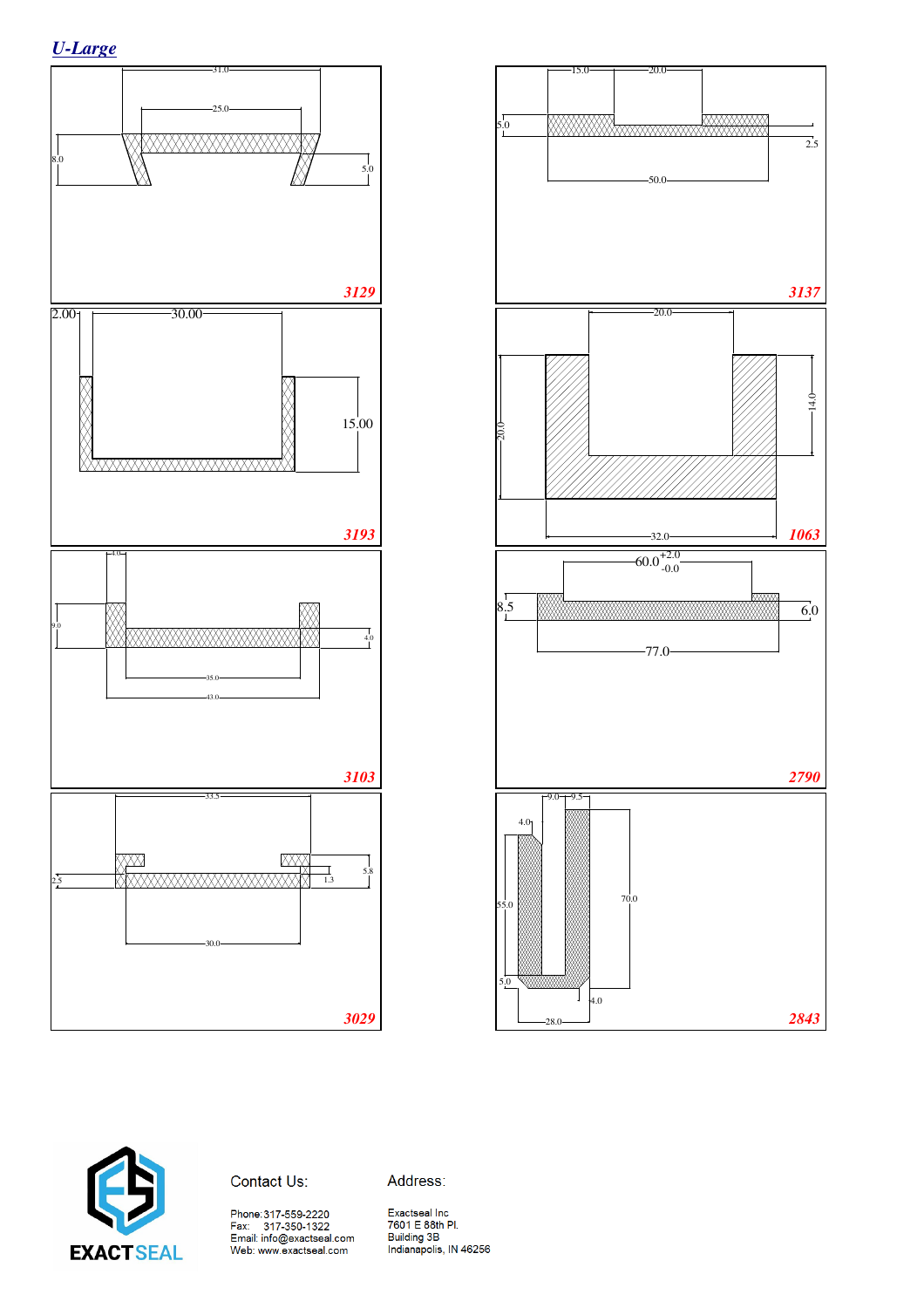







Address:

Phone:317-559-2220<br>Fax: 317-350-1322<br>Email: info@exactseal.com<br>Web: www.exactseal.com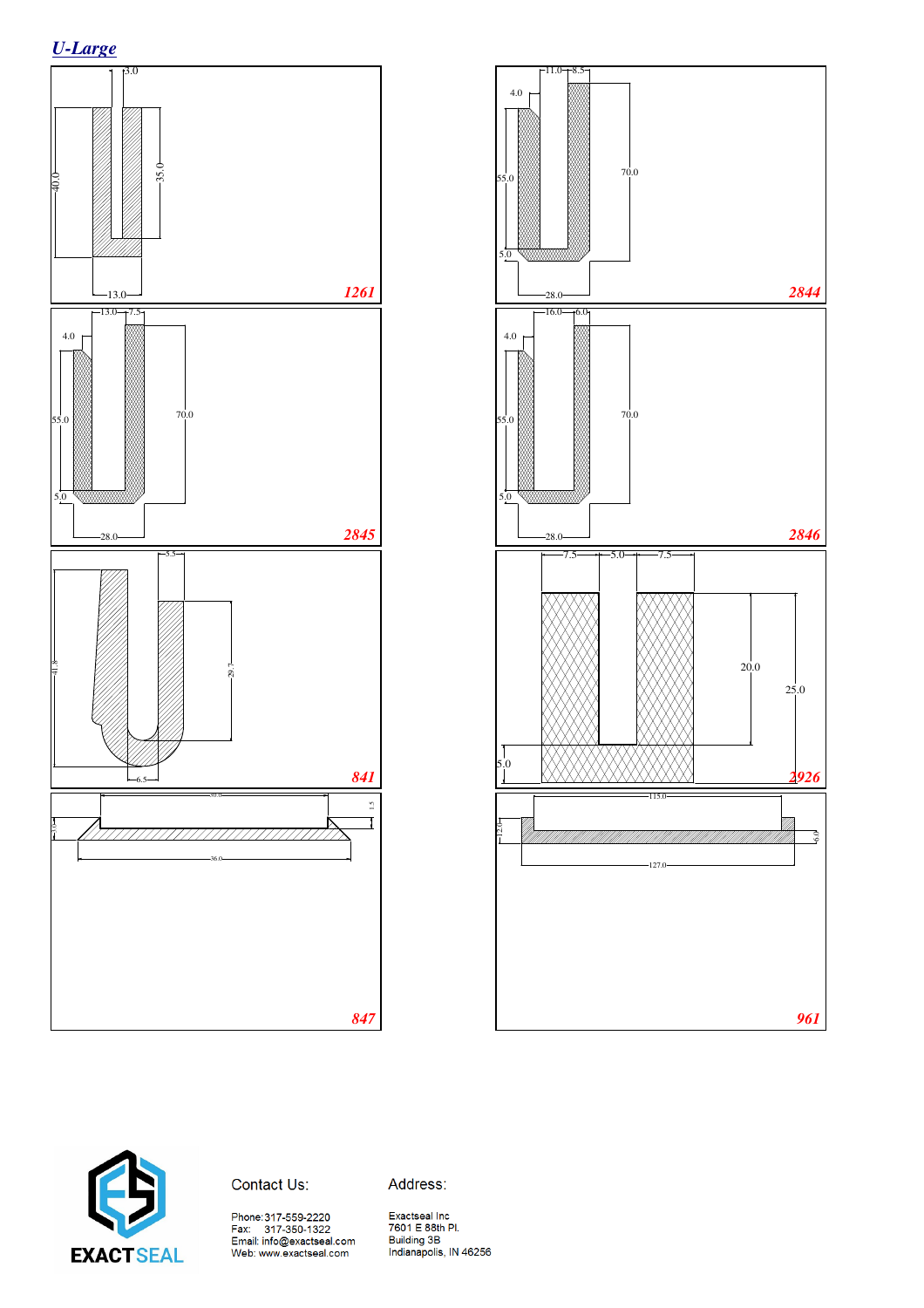





#### Contact Us:

Address: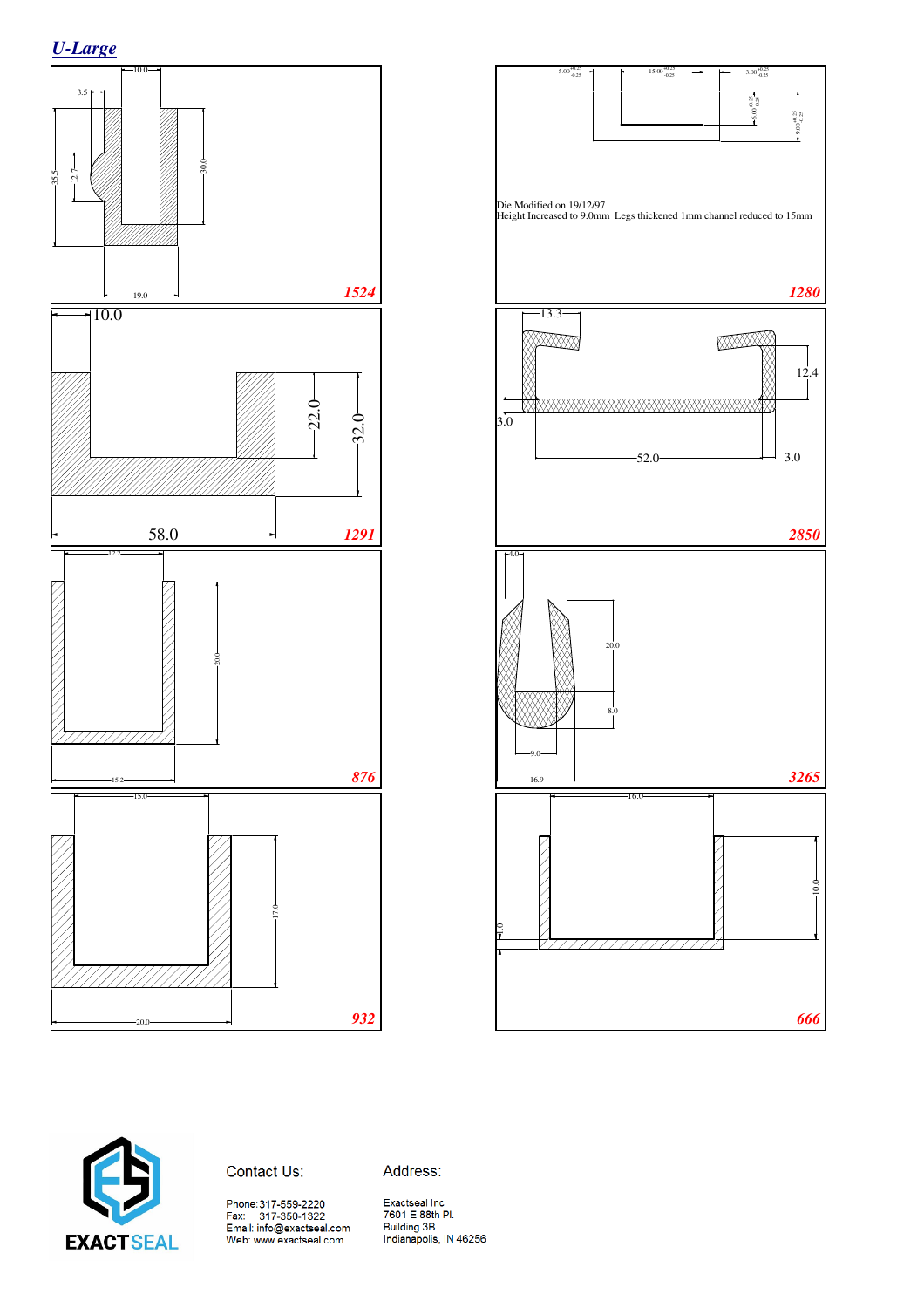





Contact Us:

Address: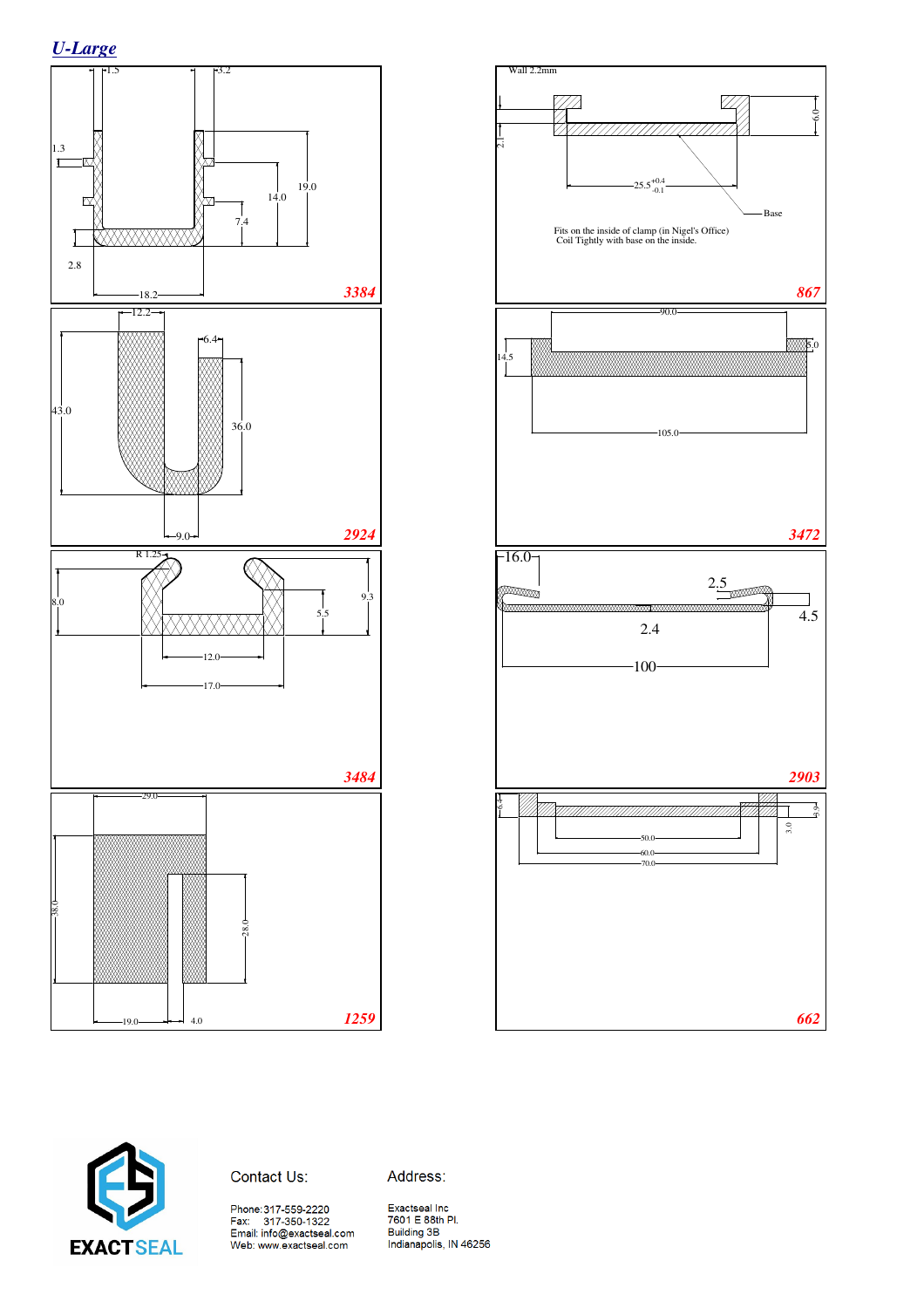





Contact Us:

Address:

Phone:317-559-2220<br>Fax: 317-350-1322<br>Email: info@exactseal.com<br>Web: www.exactseal.com